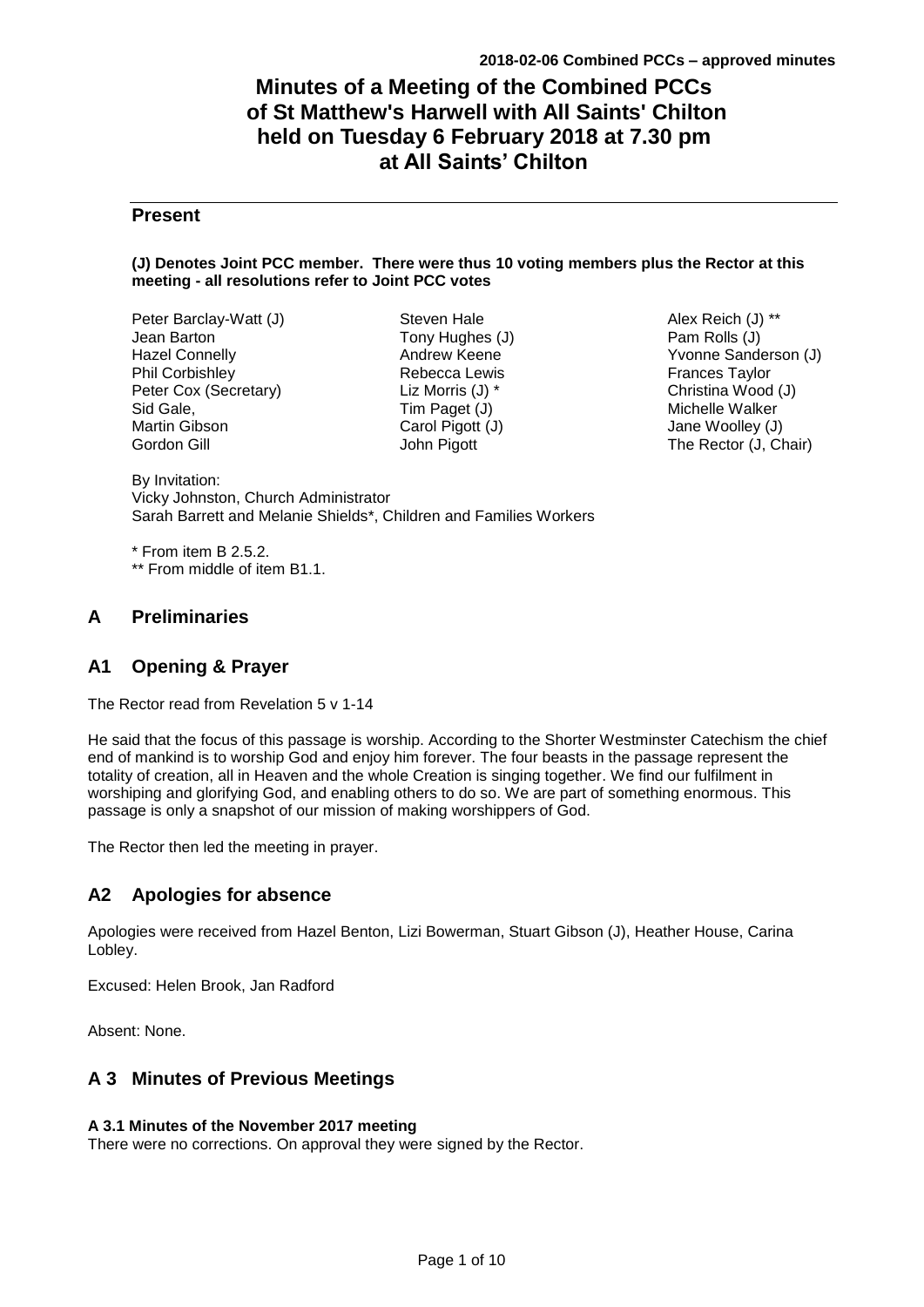# **A4 Actions / Matters arising**

#### **CPCC meeting November 2017 – Matters arising - status of actions not covered elsewhere UPDATED**

## **B 2.6.1 Participation in Harwell Feast and Chilton Village and Harwell Campus Family Fun Day**

**Action: Jane Woolley** to let the Feast Committee know that we would need the marquee for Songs of Praise on Sunday 27th May, and space for 3 gazebos at the Feast, for the activity.

**Liz Morris** to speak with Bob Girling about doing the same at the Fun Day.

**Jonathan Mobey** to approach the Children & Families Workers, and Carina Lobley of the Science & Faith Group about putting on the activity

**Status:** Harwell Feast Committee and Bob Girling contacted; Sarah Barrett will gather a group to consider the options for the Feast/Fete activity.

#### **See also item B 2.6.4 this meeting.**

#### **C 1.2 General Data Protection Regulation (GDPR)**

**Action: PCC Secretaries** to put the following resolution on the agenda for the January PCC meetings:

To delegate to the JPCC the PCC's data management/compliance responsibilities

**Status:** On agenda for both meetings and agreed at Harwell PCC and at Chilton PCC meetings.

# **See item C1.2 in these minutes.**

#### **C 2.2 Parish Giving Scheme**

**Action: Peter Barclay-Watt** to try to find out how much the scheme would cost us if the Diocese stopped paying for it

**Peter's response:** "*I am told that the cost to the diocese is £20,000 which will be recovered through the parish share (approx. £25 per parish payable even if not participating). Furthermore I am advised that the Diocese is very unlikely to withdraw from the scheme*."

#### **Status: Complete**

# **B Mission Strands**

# **B 2 Evangelism and Discipleship of Adults**

#### **B 2.1 Home Groups**

Paper L refers: Current numbers of groups, current and future recommended bible studies.

There were no questions or comments. The Rector thanked Jean Barton for her report and for supporting the home groups.

#### **B 2.2 Marriage Course**

The Rector reported that there are no plans for a course at the moment. He continues to meet couples that need their banns read, some of whom are new here and the numbers are going up. Some attend a marriage course in their own parish. We are getting near the numbers required for a course to run. He asked for ideas of volunteers to lead the course; study material is available.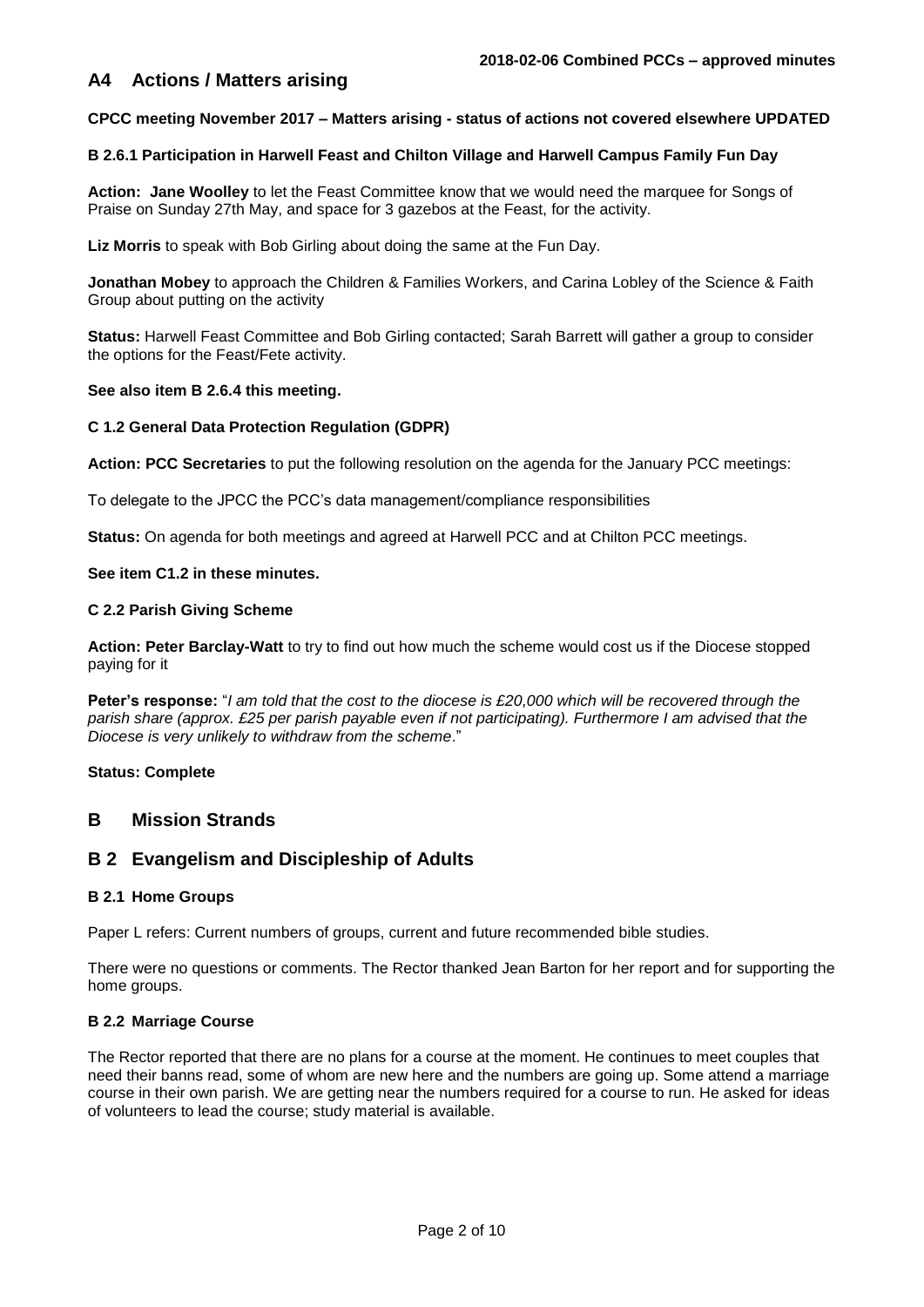## **B 2.3 Alpha Course**

The Rector said that he wants to do an Alpha course during Lent but there are no firm plans. The Children and Families Workers have some people interested in a daytime course, which could be arranged.

# **B 2.4 Science and Faith**

The Rector reported that the Science and Faith group will restart soon. A group will be attending a talk at Ripon College, Cuddesdon later in the week.

Gordon Gill said that Science and Faith is running across the Diocese, including meetings organised by Science Missioner Jennifer Brown.

# **B 2.5 Responding to Financial Need**

# **B 2.5.1 Christians Against Poverty (CAP) Money Courses**

Sid Gale reported that the last three "courses" were run as one-to-ones in people's homes or the church extension. The clients were all from out of the Benefice. There is clearly a need locally but no interest in the courses. There is an open-ended invitation on the CAP website for clients to sign up for a course. There are no major courses planned at the moment.

The Rector said that there are also some courses being run in Wallingford, and there has been limited uptake. The CAP Trustees are considering how best to publicise the courses. CAP centrally seems now to be steering new clients towards the Lifeskills course which could possibly be run across a wider area.

# **B 2.5.2 CAP Centre**

The Rector reported and answered questions:

- The number of clients is picking up and 12 to 13 clients have gone debt free to date. This process can take a year or more. Some have been declared bankrupt which is more appropriate in some cases.
- The Rector did not know the split between Didcot and Wallingford of clients going debt free. There are about 40 clients at the moment. The clients going debt free will be mostly from the Wallingford area as the centre started there two to three years before being extended to Didcot.
- Articles on this are in the Notice Sheets.
- A second debt coach has started work so the number of referrals can now be increased.
- Recently the focus has been on consolidation a debt coach left soon after starting so they had to recruit.
- The clients are mainly referred by other organisations rather than self-referrals.
- We need to consider publicising this now the number of referrals has increased from 3 to 6 a month.
- A PCC member asked if any clients have joined a church or made a profession of faith. The Rector said that the two aims of the debt centre are to get the clients debt free and promote the Christian faith. Engagement is at varying levels - some do not engage at all. Quite a few clients commit or recommit to Christ. This is difficult to measure though they try to record professions of faith. It is a very important part of CAP's aims to come alongside people and invite them to client events. There are six client events across our area, each with a gospel presentation. The aim is to get 12 contacts during the first year of each client's engagement with CAP.
- Sue Bright, CAP Centre Manager, will visit the churches soon.

#### **Proposed Constitutional Changes to Didcot and Wallingford Area CAP Debt Centre**

Paper K refers – Changes to the constitution of the governing body of the charity, which is made up of representatives of the constituent churches - Changes to the specification of which Minister (where more than one in a church) is the Ex-Officio trustee of each church and change from three Appointed Trustees to two Nominated Trustees from each church.

The Rector explained that this is a constitutional change which has to be approved by the governing bodies of the constituent Churches which in our case is the PCCs. It is linked to the extension of the area covered by the Centre to cover Didcot and Wallingford. It was stated that the only change that affects us is the change from three to two representatives. The Rector said that he is currently the only representative from our Benefice.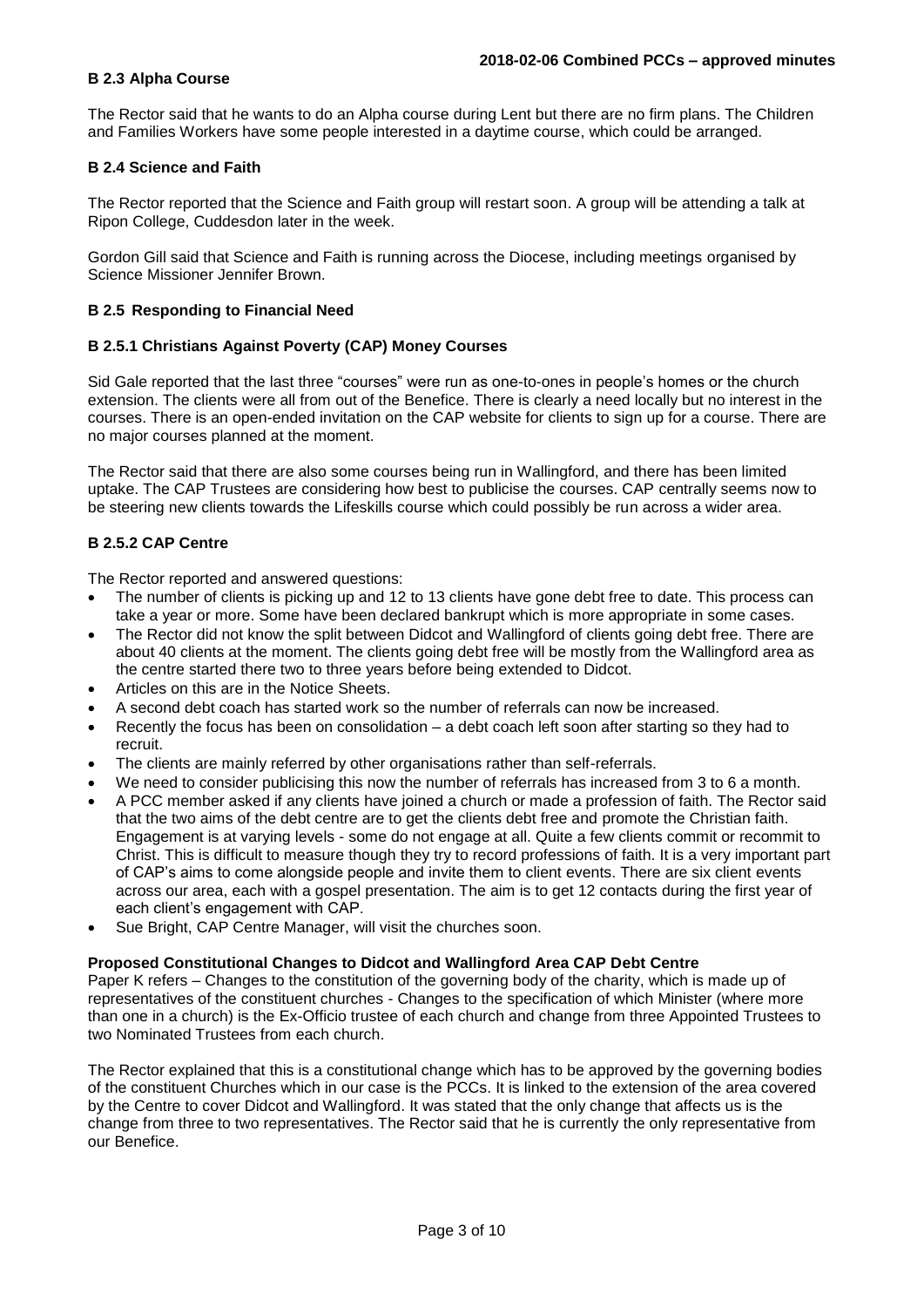| <b>Resolution</b> | That the Joint PCC agrees the changes to the CAP Money Centre<br>constitution as described in Paper K |          |  |                              |                                                |  |  |
|-------------------|-------------------------------------------------------------------------------------------------------|----------|--|------------------------------|------------------------------------------------|--|--|
| <b>Proposed</b>   | Rector(Chair)                                                                                         | Seconded |  | <b>Passed by</b><br>the JPCC | Unanimously                                    |  |  |
|                   |                                                                                                       |          |  |                              | (10 of the 11<br>JPCC members<br>were present) |  |  |

## **ACTION: Rector to confirm in writing to CAP Manager**

## **B 2.5.3 Acts 435**

The Rector said that this is a way of donating money. It gives grants to people in need for a particular expense that would otherwise be out of reach. Consideration of this item is in abeyance.

### **B 2.5.4 Didcot Emergency Foodbank**

The Rector said that the Benefice continues to support the Foodbank which provides a valuable service. Demand on all foodbanks is rising.

### **B 2.6 Social and Community**

#### **B 2.6.1 Walking Group**

Paper G refers: Report on schedule of walks and attendance.

Sid Gale said that attendance can be up to 30 depending on the weather and the type of walk. The next walk is on 11<sup>th</sup> February to White Horse Hill.

The Rector said that the walks are attended by a full cross section of people covering much of the "concentric circles" conceptual framework diagram, as for example, do the Science and Faith meetings and events. (See Minutes of Combined PCC Meeting 1<sup>st</sup> September 2015 item B 0.2, and Paper F for that meeting for the diagram).

#### **B 2.6.2 Christmas Together and B 2.6.3 Harvest**

Paper G refers: Report on 2017 Christmas Community Lunch and plans for 2018

The Rector said that 2017 was the second year the lunch was at the Chilton Village Hall and it has been booked for Harwell Village Hall this year.

Sid Gale said that the Harwell Village Hall Trustees have agreed to let us use the venue at no cost – the Chilton Village Hall was also provided at no cost for the last two years.

The Rector added that there have been other shared meals in the Benefice: Harvest at Harwell and a meal to welcome Melanie Shields and Sarah Barrett at Chilton. These have gone well. They were organised by Hazel Connelly and others.

Hazel Connelly said that it was great team effort. It would be good not to settle on the same group of people organising every meal – any lessons learned can be passed on to new people. A bigger team with more people experienced in organising shared meals would be better so the meals won't stop if one person stops.

The Rector said that the shared meals are very valuable as a large range of people of all ages attend. People also took food from the Christmas meal to those who are not able to go, which was really appreciated.

Gordon Gill said that a shared meal had been held in Uffington recently which was attended by 120 people. The conversations that people had were great and it helps build community.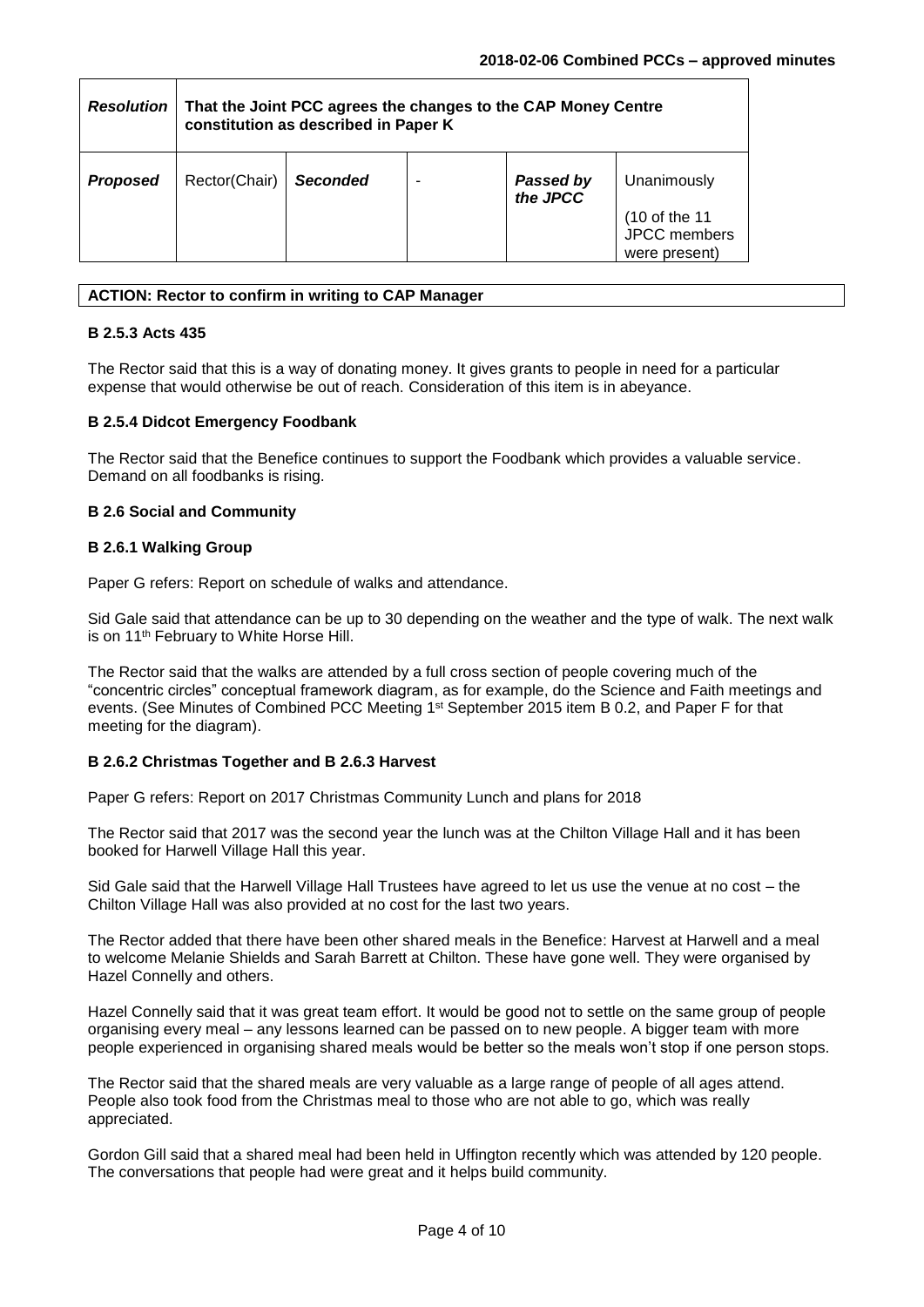#### **2018-02-06 Combined PCCs – approved minutes**

The Rector said that it is very biblical to eat together. Holy Communion was originally a full meal. Lots of gifts can be used including hospitality. It is good on many levels.

# **B 2.6.4 Participation in Harwell Feast and Chilton Village and Harwell Campus Family Fun Day**

Paper A refers: See "Matters Arising" above.

#### **Relevant Dates:**

| Songs of Praise: | Sunday 27th May 4pm         |
|------------------|-----------------------------|
| Harwell Feast:   | Monday 28 <sup>th</sup> May |
| Chilton Fun Day  | Saturday 9th June           |
| D Day Service    | Saturday 9th June 5:30pm    |

The Rector said that Sarah Barrett is getting a small team together to consider what activity will be put on at both events. Sarah Barrett said that they will meet after February half term and will report back to the PCCs about space and requirements.

The Rector said that Tony Hughes will organise the Orchestra for the Songs of Praise, amongst other preparations.

# **B 1 Children, Youth and Families**

### **B 1.1 Update and Plans**

Papers F refers – Updates on Kids Church, Pathfinders, Youth Fellowship (YF), Fledgelings and future plans

Sarah Barrett said that she and Melanie Shields will carry on with the activities that work well, in the same pattern. She highlighted these points from the paper:

- More people are helping with YF.
- Their main vision is for all activities to be Practical, Relevant and Accessible.
- They have ideas for the groups helping to lead services

Discussion ensued on the following topics:

#### **Proposed Saturday Morning Dad's Fledgelings type Group:**

- Rebecca Lewis said that there are mums who have gone back to work six months after the birth of their child that have missed attending Fledgelings and would like the opportunity to attend this group. Making this for dads only would not be a good idea – it should be non-gender-specific.
- Melanie Shields said that you don't generally get dads at these groups and if you make it non-genderspecific it would just be the mums. If you make it male focussed then the dads will come.
- Neither solution is ideal.
- Sarah Barrett said that with more volunteers this could be developed and it won't just be dads only groups in the longer term. There was some agreement to this.
- One of the biggest growth areas is "Who Let the Dads Out" groups for dads and children.
- It is quite common for dads and grandads to have the children on Saturday mornings and a lot of dads have access visits at the weekend. Options are either McDonalds or the park, so it would be good if the Church is offering something - it would be a great opportunity for outreach.
- The Rector said that there is in many areas of church life a tension between focusing on one group or taking a broader focus.
- Some men may find an all-male and children group less threatening than mixed group, though two or three men come to Fledgelings.

#### **Fledgelings**

- Melanie Shields said that older women come to both Fledgelings groups to serve tea and chat to the mums. They are an incredible blessing and asset to the groups.
- A lot of people are moving into Harwell now who don't know anyone. It is difficult to have a conversation while looking after a young child so there could be an evening tea and cake group with no children. Being a mum or dad can be isolating and this would be a chance for a proper conversation.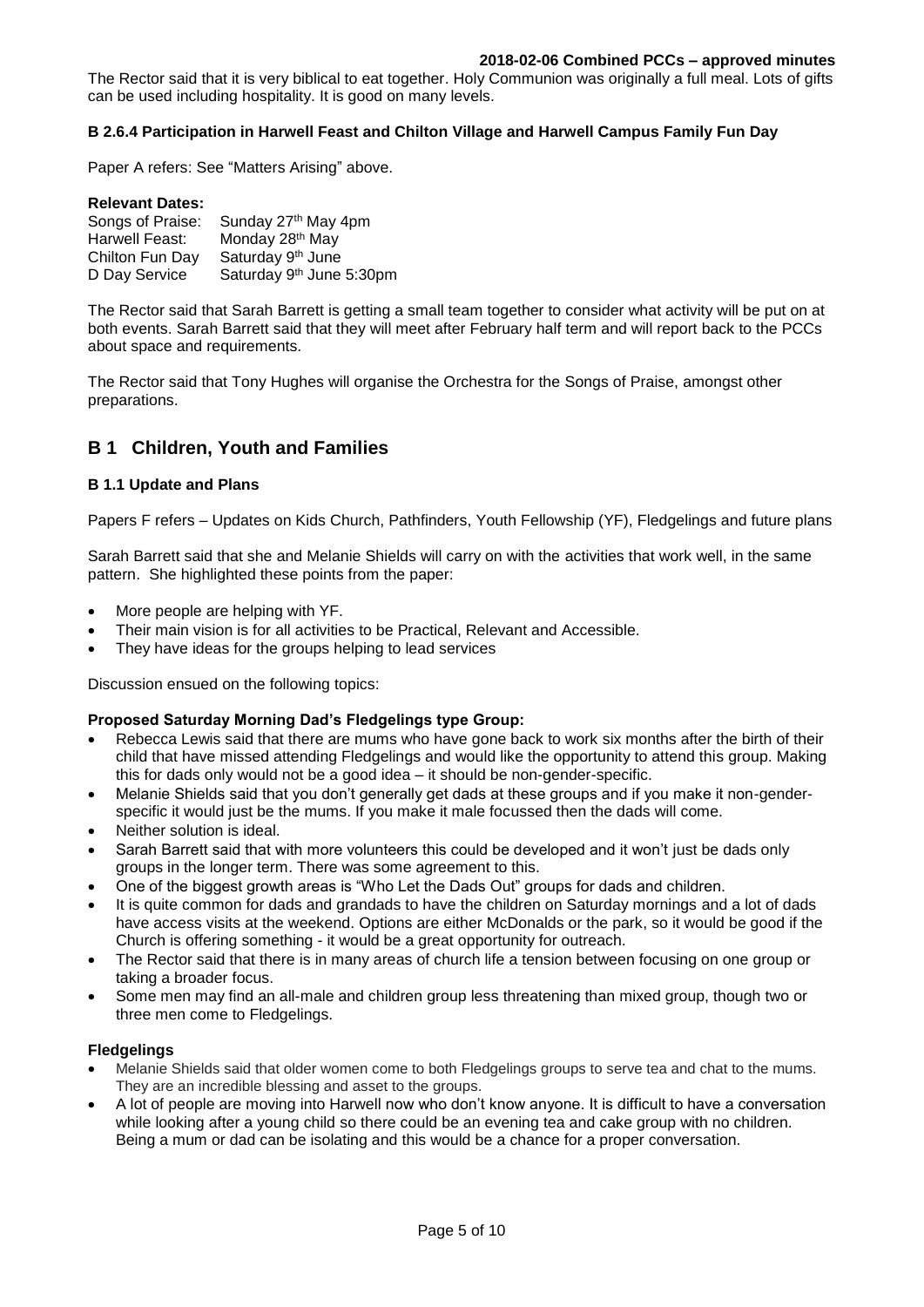#### **2018-02-06 Combined PCCs – approved minutes**

# **Use of Reconfigured St. Matthews Church**

- Sarah Barrett said that once the heating is upgraded it could host Fledgelings. This could get people through the door who never enter a Church. As a preliminary, the vestry could be used during services for an informal bible story or craft session. Parents can still hear the service.
- The Rector said that the Church is being used during the week, e.g. by the Harwell Scouts and Upton and Blewbury guides for sleepovers; some attending did not know that the church was there.
- Tony Hughes said that heating is not generally required for the summer months. Also, as use of the church increases, it is important that the calendar is kept up to date as he uses it to schedule maintenance work on the building. The Rector said that he would ensure that people who need to know can see all of the bookings. The church calendar has a subset of the bookings not visible to the general public so it is not cluttered.

# **Y Club**

- Pam Rolls said that Y Club is an after-school club at Chilton School every Thursday and has run since 2005. 17 children attend each week with her and four other leaders. They are currently studying the early life of Jesus.
- It was suggested that we can advise those leaving Fledgelings that Y Club is the next step, after they have been at school for a term or two.
- A version of Y Club at Harwell School was investigated by Peter Shields but there was no take up at the time. It could be reviewed again. Michelle Walker is involved in the after school club.
- Melanie Shields said that she can include an update from Pam Rolls on Y Club in future CFW reports.

# **Holiday Club**

- Sarah Barrett is in contact with Harwell School to set a date. She is hopeful that Holiday Club can be run at Harwell School in August.
- Tony Hughes said one of the elements of the case for the modifications to St Matthew's was the possibility of running Holiday Club there.
- The Rector said that serious consideration had been given to running Holiday Club at St. Matthew's if the school is not available, though there are only two toilets and it is smaller than the School.
- In answer to a question Tony Hughes said that the repair to the Church Tower may be completed before Holiday Club.

It was stated that Sarah and Melanie did brilliantly on Sunday (All Age Christingle service) – it was a very good service to a very high standard.

The Rector thanked the Children and Families Workers for their report. This is their first month in the roles though they are both very experienced in this work.

# **B 1.2 Holiday Club Admissions Policy**

The Rector said that this is a work in progress. The policy needs to be formalised. He asked if it should it be approved by the PCCs or dealt with by others.

Discussion ensued, with the following points being made:

- It was suggested that Harwell PCC members would like to know what the policy is, the reasoning behind it and contribute to it.
- Rebecca Lewis said that if the Holiday Club helpers are from outside the Benefice, then their children do not automatically get a place, so the helpers can have childcare issues. If the helpers that live outside the Benefice attend church regularly, then their children should be able to attend.
- PCC members should pass their views to the CFWs for them to decide, not the PCCs.
- The policy should be voted on by the PCCs
- Is priority primarily decided on geography or church attendance? The Rector said that priority has previously been given to those living in the Benefice.
- Should priority be given to helpers' children and at what level of volunteering? The Rector and a CFW said that the number of leaders and the capacity of the venue will determine the total capacity of the Club.
- Is the Holiday Club for Outreach or for the Congregation?
- The Rector said that one third of Great Western Park falls inside the Benefice where houses have been built over the last couple of years, so there is potentially a large number of children that could attend.
- Houses are also being built in Harwell and Chilton villages.
- The number of helpers available and the policy are interdependent.
- The issue of timing was raised bookings usually open at Easter. The Rector said that the policy can be agreed in a brief combined section at the start of the March Individual PCC meetings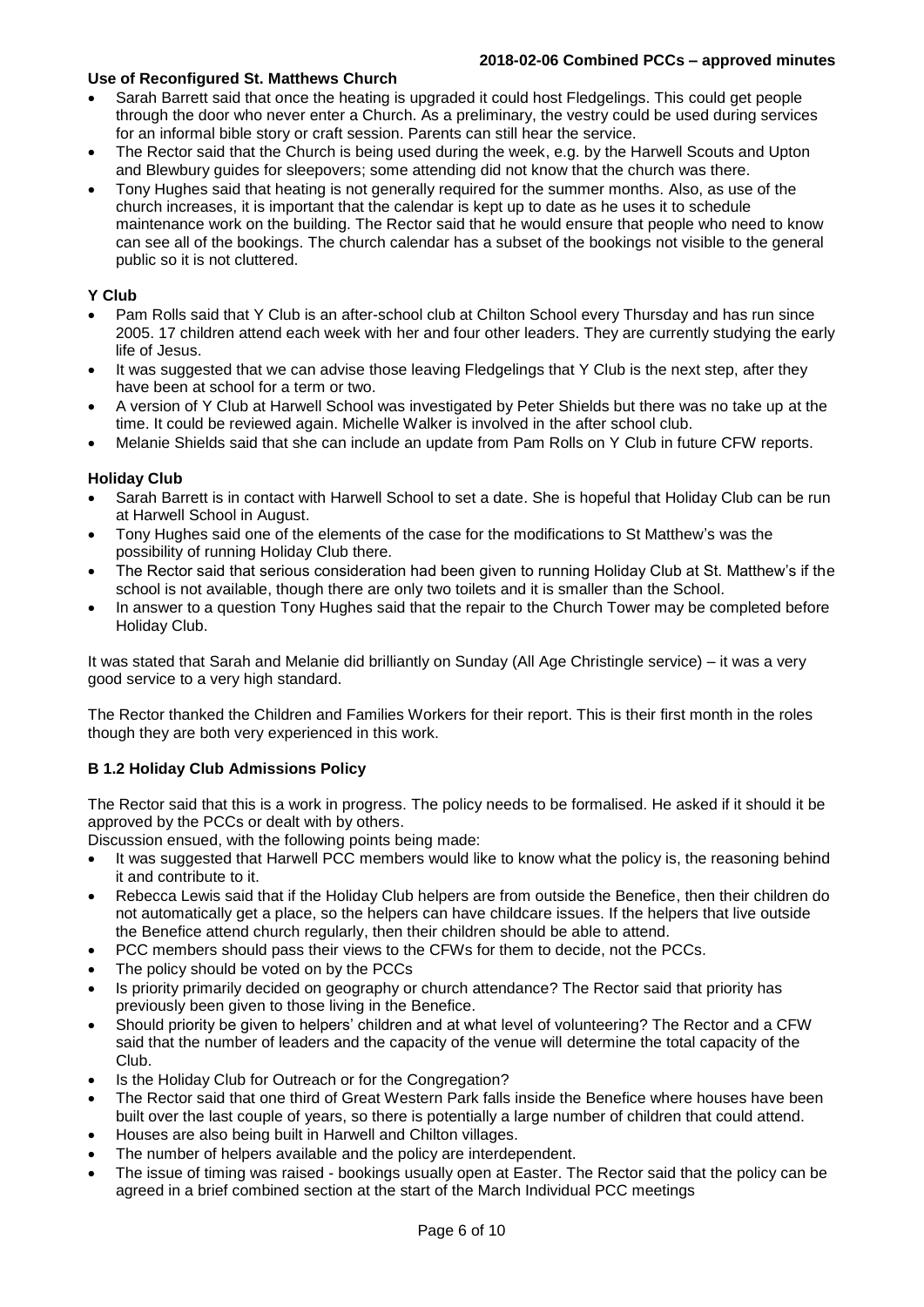The Rector asked the PCC members to reflect on this matter and email their views to the Rector or CFWs. The CFWs would create a policy proposal taking these views into account.

Sarah Barrett said that the proposed policy would be circulated as soon as was possible.

The Rector asked if the meeting would agree to a mid-February deadline for the input of ideas, for a paper at the March meeting.

#### **No Objections.**

It was stated that the paper should only need minor adjustments at the March meeting and it was suggested that an email should be sent to the PCC members that were not present.

# **B 3 Pastoral Care**

Paper H refers: Report on Volunteers, Leaders, Home Communions and Generation Gold Services

Pam Rolls highlighted the following points from the report:

- The Harwell visiting team needs more volunteers and a new leader.
- There has been growth in the numbers attending the Generation Gold services including some people who have not attended Church before, which is encouraging to see.
- The next service is 12<sup>th</sup> March at All Saints'. Pam encouraged people to come.

It was suggested that there should be a Holiday Club style course aimed at older people over the summer, as there should be other events for different age ranges as well as children and families. Pam Rolls said that she and Jan Radford had met people who lead something of this type at Christchurch, Abingdon. At the moment Pam and Jan are exploring the possibility of having a quiet half day with those that attend the Generation Gold services. This would not be such a leap for those not familiar with this kind of event.

# **B 4 World Mission**

### **B 4.1 Update and Plans**

The Rector reported that an annual schedule is under way, focussing monthly on the missions, agencies and individuals that we support. Each Mission Focus will be launched on the fourth Sunday of the month and continued for the following month with items in the Newssheets and Broadsheets. This schedule will be added to the Preachers and Leaders rota.

Peter Barclay-Watt said that two members of the World Mission Group have moved on so new members would be appreciated. The Rector said that this especially applies to people from Harwell to maintain the balance between the parishes.

# **B 5 Worship Services**

# **B 5.1 Fresh Expression Service**

The Rector reported that we are still considering a Fresh Expressions service, possibly on the second Sunday of the month in the late afternoon. The Children and Families Workers may pick this up in the future as it could be something to feed people to from Holiday Club and other events.

In response to a question Jean Barton said that the first Pebbles Family service will be this Sunday. It will be outreach-oriented and a type of Fresh Expressions. It will be family friendly and non-liturgical. It will be promoted to Fledgelings families via the service sheet.

# **C Facilitation and Partnership**

# **C 1 Communications and Operations**

# **C 1.1 Update and Plans**

Paper I refers: Update on temporary reallocation of tasks due to the short term unavailability of the Church Administrator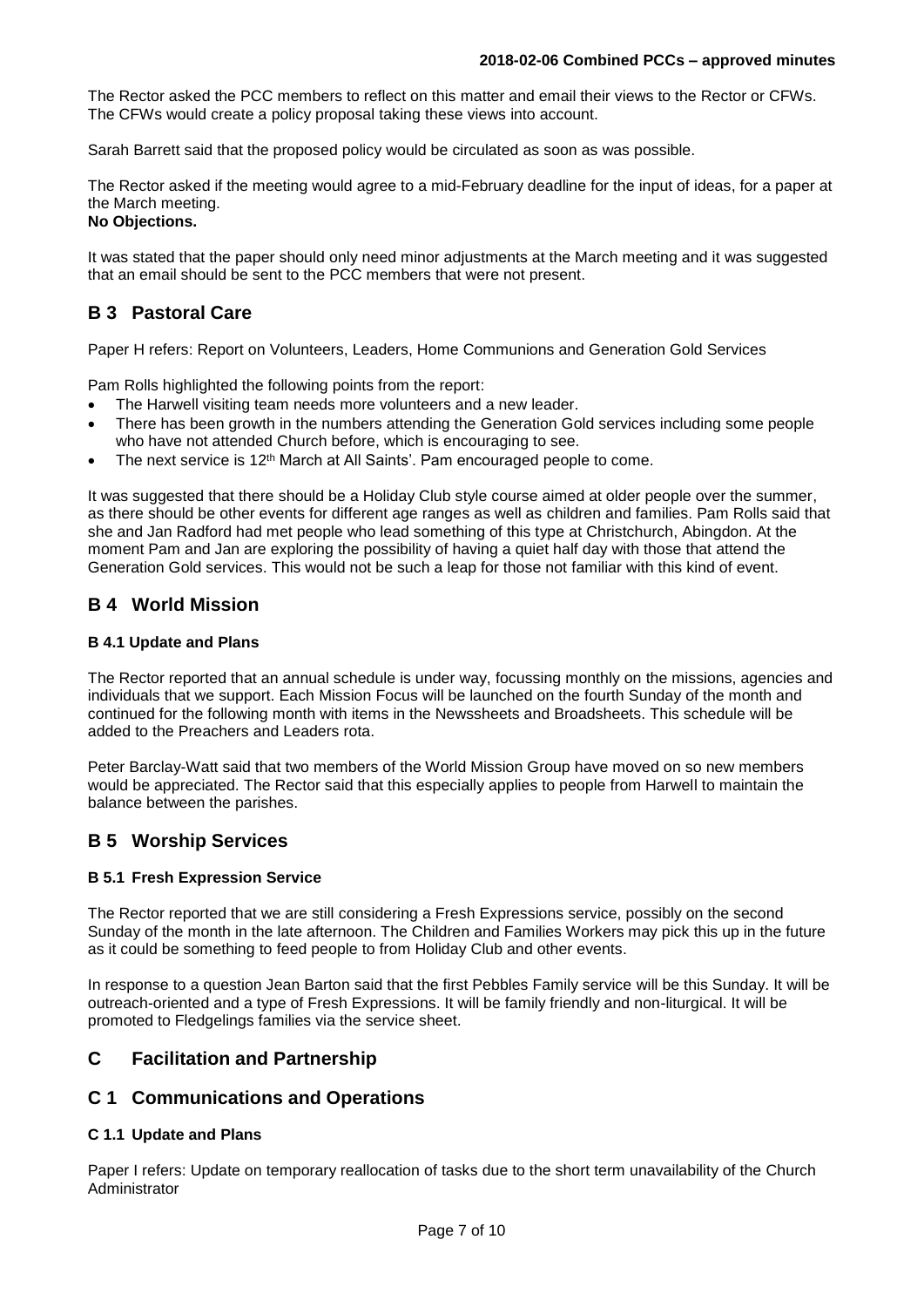The Rector said that he is doing more administration than usual. Christina Woods and Kate Evans are assisting and some tasks are being held over. The Facebook pages and the website are not being updated as often as usual.

# **C 1.2 General Data Protection Regulation**

Paper A for November 2017 Meeting refers: Background on GDPR and required actions by PCCs.

The Rector said that the individual PCCs voted at their January 2018 meetings to delegate data management and compliance to the Joint PCC.

The Rector and Christina Wood said that following an initial meeting Andy Wells has volunteered to review and implement the requirements, and he hopes to do the Diocesan training course.

We may review how other organisations are implementing the requirements as it affects every organisation across the country.

A PCC member said that the Safeguarding paper states that the Church of England wants all Churches to be very compliant with requirements so nothing can go wrong due to not having the correct systems in place.

The Rector said that further reports would be given in due course.

# **C 2 Stewardship and Finances**

Paper E refers: Update on Parish Share, Parish Giving Scheme and Funding of Children and Families Work

Peter Barclay-Watt highlighted these points from the report:

- There will be a presentation on the Parish Giving Scheme at next Sunday's Services.
- Currently funding has been identified for the Children and Families Workers by Chilton Parish for a year and Harwell Parish for three years.

# **C 3 Safeguarding**

# **C 3.1 Update and Plans and C3.2 Finding a New Safeguarding Officer**

Paper C refers: Including: DBS Checks completed, Benefice to sign up for Government DBS Update Service, Heather House standing down as Safeguarding Officer with Judy Gold (deputy) standing in.

The Rector said that the key issue is to find a new Safeguarding Officer. Judy Gold from Chilton is happy to continue as Deputy Safeguarding Officer. We need to recruit a Harwell church member to maintain the balance between the parishes.

As with GDPR, the Safeguarding regulations are becoming more stringent and it is very important that we are fully compliant

There are issues around portability of DBS checks for people between different organisations.

# **No Comments or Questions.**

# **C 4 Staffing and Leadership**

# **C 4.1 Update and Plans**

Paper L refers: Update on Staffing including illness, changes in personnel, and current and upcoming vacancies.

The Rector said that there have been quite a number of challenges in recent months so the report sounds a bit negative, but he is optimistic for 2018. The work of all the leaders in all aspects of Church life is important and he appreciates all that they do including those present and all on the PCCs.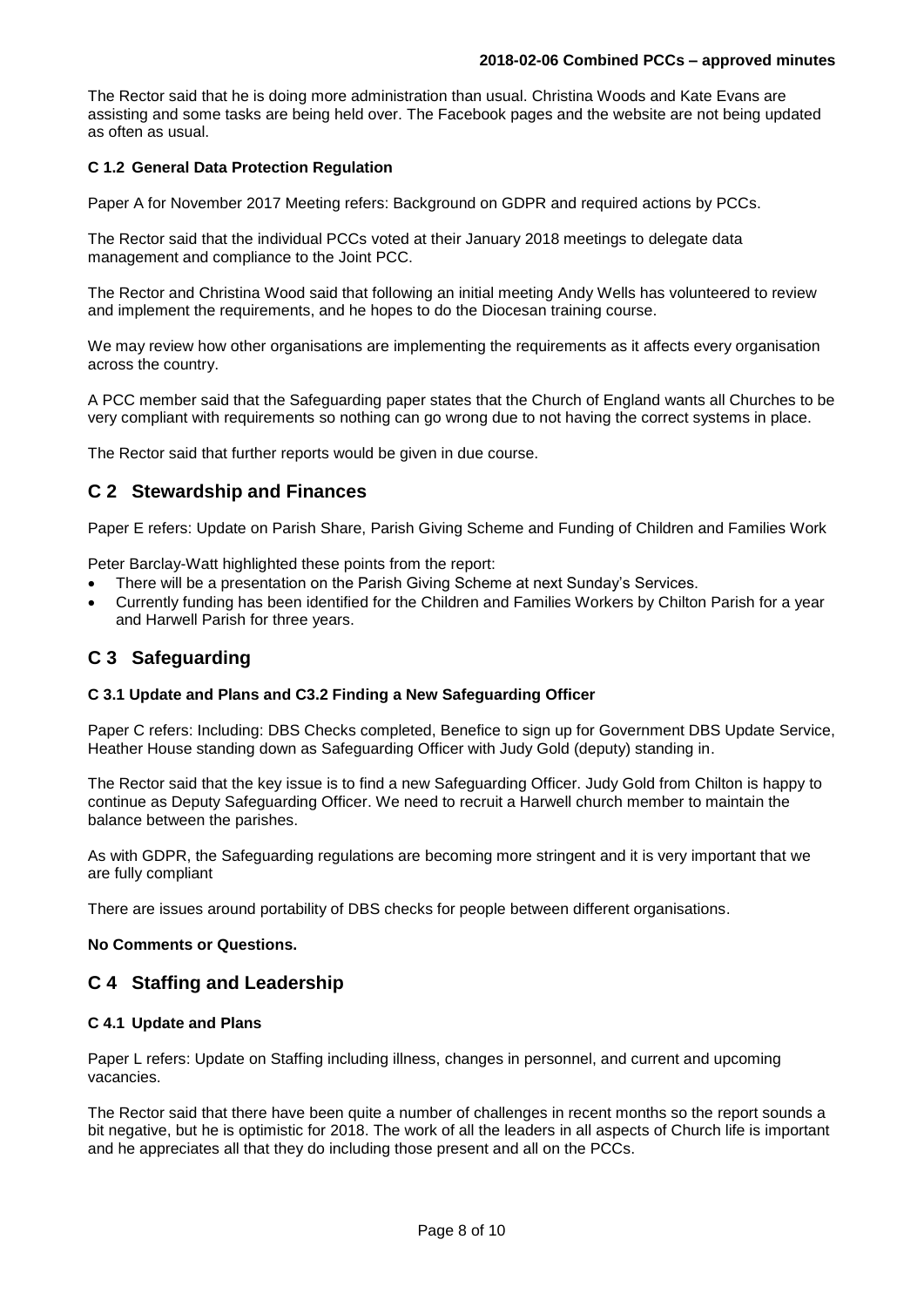# **C 4.2 Complaints Procedure (Deferred from November 2017)**

The Rector said that the Employment Group had suggested that we have a written complaints procedure instead of the informal procedure currently in use. No more work has been done on this and he suggested that this is held over again. **No Objections.**

#### **C 4.3 Increase in the Church Administrator's Hours (to be held over).**

The Rector said that this is being held over because an increase is not possible at the moment. **No Objections.**

#### **C 4.4 Approval of Jan Radford's Working Agreement**

Paper D refers: Ministerial Working Agreement Rev Janet Radford – Assistant Minister and Rev Dr Jonathan Mobey - Incumbent

The Rector gave a briefing on Janet Radford's current working commitments.

The Rector said that Janet Radford has completed her curacy and she now wishes to come on to the Ministry team of Harwell and Chilton Benefice. The agreement is based on a standard template and Pam Roll's Working Agreement. It is recommended that PCCs should approve these Agreements.

It was stated that there are not a lot of hours and quite a lot of things to do – is this realistic?

The Rector said that Jan is keen to continue organising the Generation Gold service which is her interest and passion. Outside of her 12 hours a month for the Benefice and included in her Chaplaincy work for the John Radcliffe she would be visiting parishioners – there is some overlap. She will be preaching at one service and leading one service roughly every two months.

Pam Rolls said that there would not be as much training as during her curacy. Training will continue but Jan can now choose what she does.

| <b>Resolution</b> | That the Joint PCC approves Janet Radford's Working Agreement |                 |  |                              |                                                               |  |  |  |
|-------------------|---------------------------------------------------------------|-----------------|--|------------------------------|---------------------------------------------------------------|--|--|--|
| <b>Proposed</b>   | Rector(Chair)                                                 | <b>Seconded</b> |  | <b>Passed by</b><br>the JPCC | Unanimously<br>(10 of the 11<br>JPCC members<br>were present) |  |  |  |

# **C 5 Wider Church**

#### **C 5.1 Parish Share and Deanery Synod**

#### **Common Vision Update Meeting**

Gordon Gill said that a link to a blog from Bishop Steven had been circulated to Combined PCC members. The blog is on the Oxford Diocese website. It concerns their meeting on 20<sup>th</sup> January 2018 with Lay Chairs and Area Deans, Diocesan staff and Bishops Council to reflect on progress on the Common Vision.

This was an update on Bishop Steven's three focus areas of being a Contemplative, Compassionate and Courageous Church and the working groups that have been set up for each of six priority areas previously identified. One further working group will be formed on Children and Families Work.

#### **Deanery Synod**

Gordon Gill said that the next Deanery Synod will be at Harwell Church on 22nd February 2018. It will be led by Yvonne Morris, Children's Advisor for the Diocese of Oxford. It will have a Children and Families' Work focus and all with an interest in this work can attend.